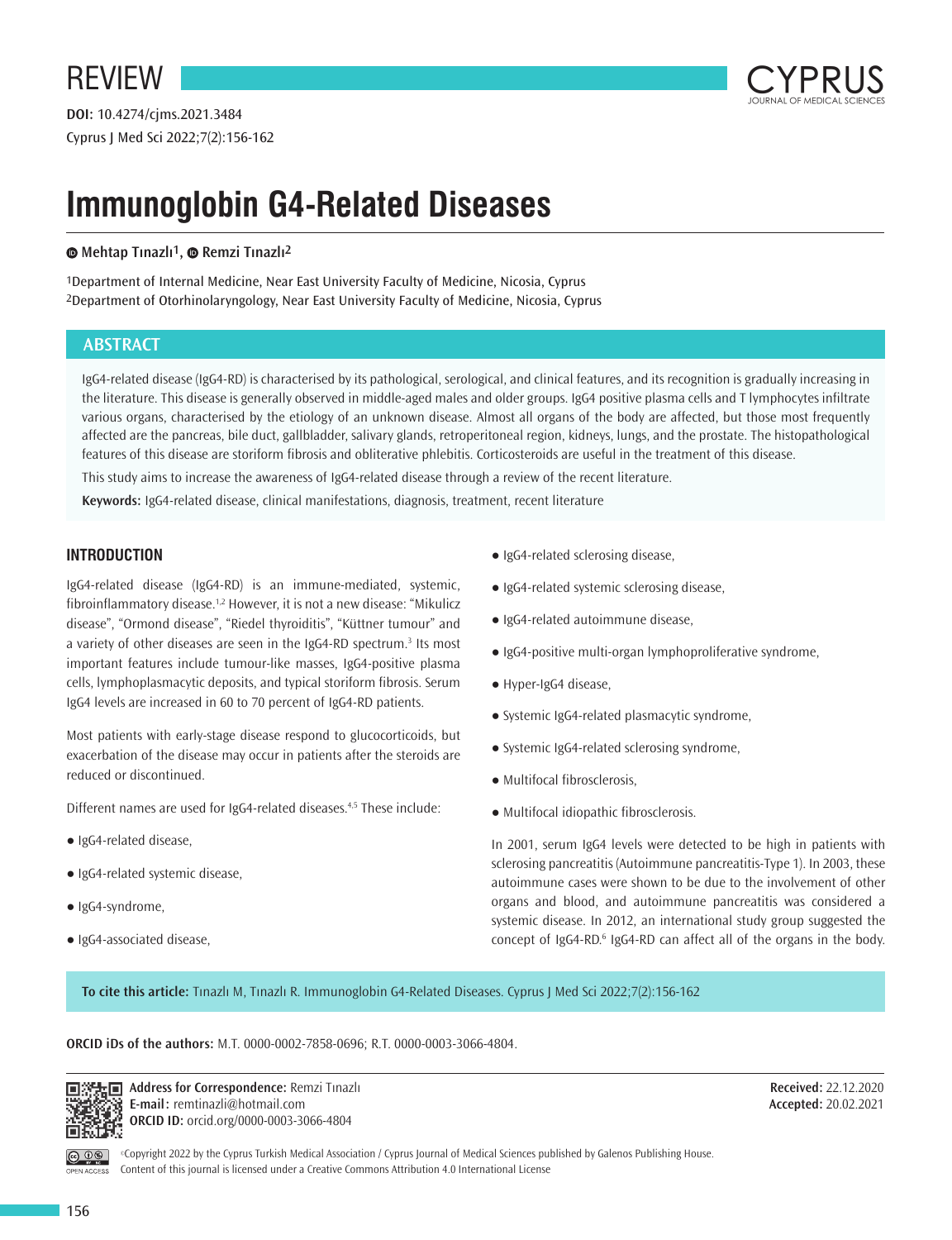IgG4 related disease, its diagnosis, prognosis, treatment approaches, and current discussions are examined in this review.

#### **Epidemiology**

IgG4-related disease (IgG4-RD) is mostly seen in middle-aged males and older groups. However, IgG4-related sialadenitis and dacryoadenitis are slightly more predominant in women.<sup>7</sup> Retroperitoneal fibrosis, IgG4 related tubule interstitial nephritis (TIN), autoimmune pancreatitis (AIP), and other organ manifestations are slightly more predominant in elderly males. The gender distribution varies, according to patients with head and neck involvement.<sup>8</sup> In men, the disease is more common but the degree and severity of the disease in both women and men seem to be similar.<sup>9</sup>

#### **Pathogenesis**

The pathogenesis of IgG4-RD remains unknown.10 Genetic predisposition, abnormal immune response (an autoimmune disorder), and allergic disorder are thought to be the underlying factors in the development of this disease. $6,11-13$  No autoantigenic gene specific for this disease has been detected, and the pathogenicity of IgG4 antibodies is not fully known.<sup>14</sup> It was shown that the HLA-DRB1\*0405 and HLA DQB1\*0401 haplotypes in the Japanese population, and the HLA-DRB1\*0701, and DQB1\*0202 haplotypes in Koreans were related to a predisposition to type 1 AIP.<sup>15</sup> It was thought that the factor triggering the abnormal immune response might be microorganisms, and *Helicobacter pylori* were particularly emphasized.<sup>16</sup> However, later studies have shown that antibodies against PBP are associated with type 2 AIP rather than type 1 AIP. Also, it is thought that natural immunity is effective in disease development. It is mainly thought that foreign pathogenassociated with molecular patterns (PAMPs), potential self-factors, and damage-related molecular patterns (DAMPs) could be the possible triggering factors.<sup>17</sup>

It is still not fully understood whether IgG4-RD is an autoimmune disorder or an allergic disorder. IgG4 allergens have also been suggested to be involved in tolerance and response to specific infectious agents. Nevertheless, its physiological role is unknown.<sup>17</sup> High serum and tissue IgG4 levels are not specific in IgG4-related diseases. These may increase in many other diseases such as allergic disorders, Churg-Strauss syndrome, Castleman's disease, and sarcoidosis.18 Evidence relating to allergic response includes eosinophilia seen in 40% of patients, high Th2 cytokine levels and serum IgE in the tissues affected by the disease, and a raised association with allergic rhinitis and bronchial asthma.<sup>17</sup> Antinuclear antibodies and rheumatoid factors may also be detected in some of those patients mentioned above.<sup>19</sup> There are a large number of T regulatory cells (Tregs) in peripheral circulation and the levels of interleukin (IL)-10 and transforming growth factor (TGF) produced by Tregs in the affected tissues are increased.<sup>20,21</sup> These cytokines help the output of  $IgG4.<sup>22</sup>$ 

Previously, the IgG4 molecule was thought to be a direct cause of tissue injury. However, it is now known that IgG4 is not a primary element in this pathophysiology. It seems that T follicular helper cells drive the passage of the class into IgG, perhaps through the secretion of IL-4.<sup>23</sup>

B cells, plasmablasts in particular, play an essential role in IgG4-RD. IGG4<sup>+</sup> plasmablast may present the antigen to T cells.<sup>24</sup>

According to recent evidence, T-cells play a primary role in IgG4-RD pathogenesis. In IgG4-RD-affected tissues, CD4<sup>+</sup> T-cells accumulate throughout the lesions.<sup>25</sup>

## **Clinical Manifestations**

One or more organs may be affected in IgG4-RD. Patients usually show the development of a mass in the affected organ (e.g., an orbital pseudotumor, nodular lesions in the lung, a renal mass resembling renal cell carcinoma) or diffuse enlargement of an organ (e.g., the pancreas).1,8,26

Painless swelling is observed in the organs. There may be multiple organ involvement in more than 60 percent of IgG4-RD cases. $27,28$ Standard features in the affected tissues are histopathological, storiform fibrosis, obliterative phlebitis, and high serum IgG4 concentrations. Lymphadenopathy is quite common, and allergy and asthma symptoms occur in about 40% of patients.<sup>17,29</sup> Symptoms of systemic disease such as fever and weakness are usually not seen. IgG4-RD is often incidentally diagnosed during radiological imaging or histopathology.<sup>17</sup>

The most common clinical manifestations are as follows:

Type 1 (IgG4-related) autoimmune pancreatitis (AIP)

IgG4-related sclerosing cholangitis

IgG4-related dacryoadenitis and sialadenitis (Mikulicz disease)

Sclerosing sialadenitis (Küttner's tumour, IgG4-related submandibular gland disease)

IgG4-related orbital inflammation or orbital inflammatory pseudotumor

IgG4-related thyroid disease

IgG4-related respiratory disease

IgG4-related aortitis or periaortitis (chronic sclerosing aortitis and periaortitis)

Ormond's disease (IgG4-related retroperitoneal fibrosis),

IgG4-related kidney disease

Hypophysitis

Pachymeningitis

IgG4-RD is relatively rare, but recently, the awareness of this disease has increased, rheumatologists consult it more frequently, and earlier diagnosis is made.1,2,11,17,30 Nevertheless, IgG4-RD it is usually detected incidentally by a radiologist or pathologist. Sometimes IgG4-RD remains localized to a single organ for months or even years, e.g., the salivary or lacrimal glands. It may also sometimes show signs of multiple organ involvement at the time of diagnosis.<sup>31</sup> According to different studies, the organ frequencies of the disease are different. $32$ 

**Lymphadenopathy:** In IgG4-related diseases, asymptomatic lymph node enlargement is the most common finding in 80 percent of patients with AIP.<sup>32</sup> The diagnosis of IgG4-RD by lymph node biopsy alone is quite difficult because lymph node biopsy rarely shows the degree of storiform fibrosis observed in other organs.<sup>31</sup>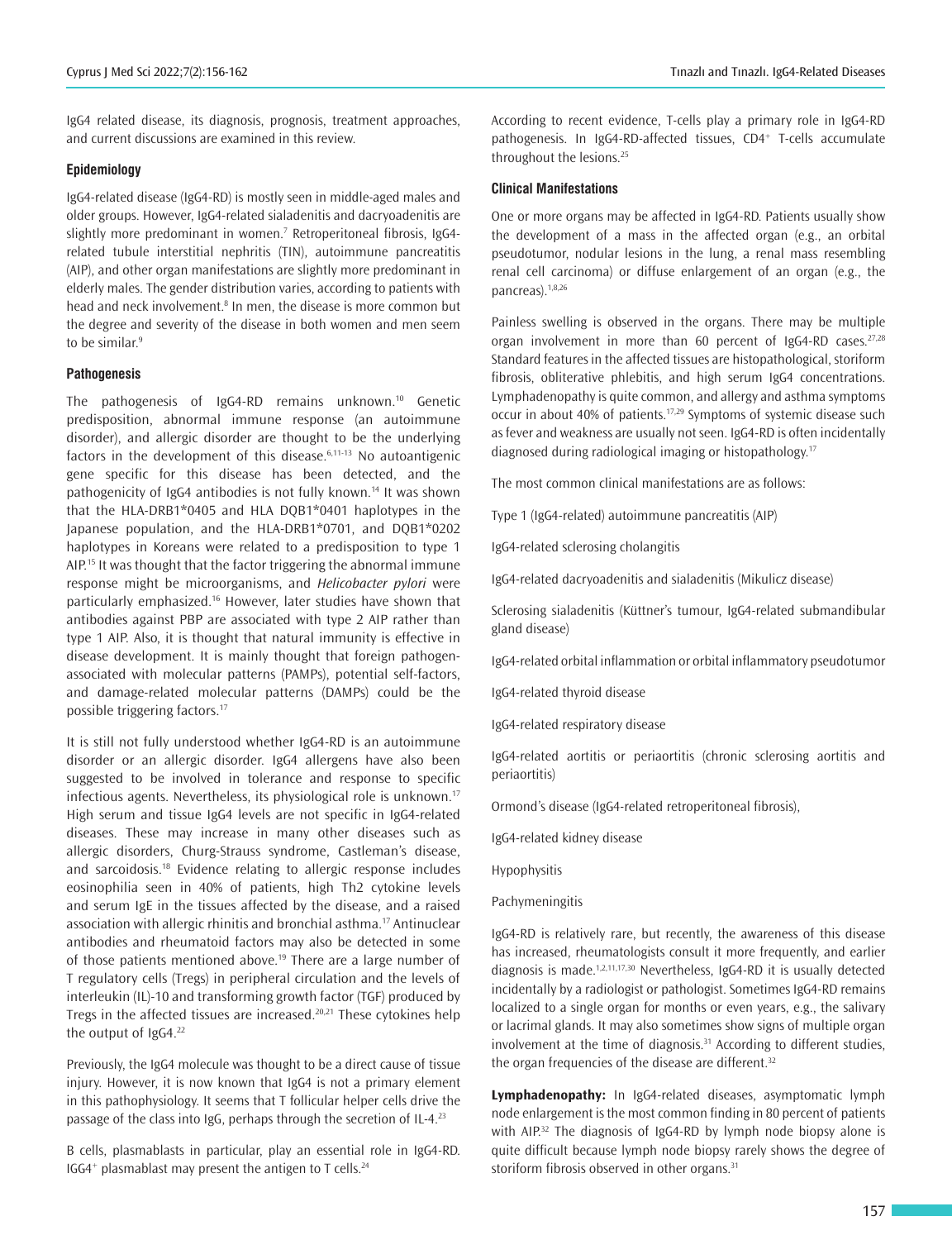**Salivary and lacrimal gland involvement:** Painless swelling in the upper eyelid, changes in facial appearance, and swelling of the submandibular gland, and parotid gland areas provide clues to the diagnosis.<sup>17</sup>

For example; Mikulicz disease is lacrimal, parotid and submandibular gland enlargement, and was previously called sclerosing sialadenitis (Küttner tumour).<sup>33</sup> Sikka symptoms are so mild that differential diagnosis with Sjögren syndrome is required. Dry mouth, dry eyes, and arthralgia are less common findings, compared to those patients with Sjögren syndrome. Allergic rhinitis, asthma, AIP, and interstitial nephritis are common. RF, ANA, Anti-SSA, and anti-SSB positivity is lower.<sup>17,34</sup>

**Orbital disease:** 25%–50% of orbital pseudotumors appear to be caused by IgG4-RD which was previously known as benign lymphoid hyperplasia. With the use of IgG4-RD diagnostic criteria, it was found that 5%–25% of cases called non-granulomatous idiopathic orbital inflammation are IgG4-RD.<sup>35</sup>

**Autoimmune pancreatitis (AIP):** AIP constitutes 2% of chronic pancreatitis cases. Its main clinical features are upper abdominal disturbance and jaundice. Due to endocrine and exocrine dysfunction of the pancreas, patients may sometimes complain of impaired glucose tolerance and also develop diarrhoea. Type 1 (IgG4-related) AIP should be differentiated from pancreatic cancer. Radiological methods such as ultrasonography (USG), computed tomography (CT), and endoscopic retrograde cholangiopancreatography (ERCP) can be used for differential diagnosis.<sup>17</sup>

**Thyroid gland (Riedel thyroiditis):** The two forms of involvement of IgG4-RD in the thyroid gland are IgG4-related thyroid disease and Hashimoto's disease.<sup>36,37</sup> There is usually massive growth in the thyroid gland due to lymphocytic infiltration; therefore, surgery is often required for treatment.<sup>17</sup>

**IgG4-related sclerosing cholangitis:** For a long time, such patients were defined as having "primary sclerosing cholangitis", which was responsive to glucocorticoids. Nowadays, according to histopathological findings obtained from biopsies of such patients (for example renal biopsies), they are considered to have  $IgG4-RD.<sup>31</sup>$ 

**Lungs (IgG4-related interstitial pneumonitis, IgG4-related lung**  disease): Many respiratory diseases have been reported that include bronchial and alveolar conditions. Most patients are asymptomatic but some patients can have cough, dyspnoea, chest pain haemoptysis and pleurisy. Furthermore, interstitial pneumonia and pseudotumor can be seen.<sup>38,39</sup>

Bronchi and bronchial wall thickening may also be detected via a CT scan. The affected tissues demonstrate characteristic lymphoplasmacytic infiltrates enriched in IgG4-positive plasma cells; some patients show abundant storiform fibrosis. Patients with bronchial lesions have asthma-like symptoms. Sometimes, interstitial and organized pneumonia is detected on CT.<sup>17</sup> Pulmonary involvement of IgG4-RD may be confused with sarcoidosis.<sup>40</sup> The use of the specific criteria for IgG4-RD is recommended for differential diagnosis.<sup>17</sup>

**Retroperitoneal fibrosis and related disorders:** Retroperitoneal fibrosis is a rare disorder characterized by the presence of inflammatory and fibrous retroperitoneal tissue, often involving the ureter or abdominal organs.<sup>41</sup> This condition is prevalent in IgG4-RD. Most of the cases with retroperitoneal fibrosis were considered "idiopathic" in the past.<sup>42</sup> Some drugs and malignancies are involved in the etiology

of retroperitoneal fibrosis. However, an etiologic factor cannot be detected in most patients. Generally, the affected areas are around the thoracic and lumbar vertebrae, abdominal aorta, major branches of the aorta, and the ureter. CRP levels are usually found to be elevated.<sup>17</sup>

The association of retroperitoneal fibrosis and chronic periaortitis was previously known as Ormond's disease, which is currently classed as an IgG4-related disease.<sup>43</sup> Other IgG4-related diseases include sclerosing mesenteritis, sclerosing mediastinitis, and multifocal fibrosclerosis.44-46

**Renal disease:** Renal involvement in IgG4-RD is mainly seen in two significant presentations: One is a mass lesion similar to renal cell carcinoma, and the other is tubulointerstitial nephritis. The mass lesions may be bilateral and multiple, and tubulointerstitial nephritis characteristic features are observed in biopsy in IgG4-related kidney disease. Laboratory findings are subnephrotic proteinuria and moderate hypocomplementemia with levels of serum C3 and C4 components in this situation. In some patients, azotemia may occur later, and end-stage renal failure has also been observed and reported  $0n^{31}$ 

#### **Other system involvements:**

CNS involvement, IgG4-related hypophysitis, and pachymeningitis

Skin disease

Prostate gland

Pericardium (constrictive pericarditis)

Bone-destructive lesions in the middle ear $31$ 

The IgG4-related disease of the ovary $46$ 

Sclerosing mastitis and inflammatory pseudotumor of the breast $47,48$ 

Hepatic inflammatory pseudotumor, and similar to autoimmune hepatitis

#### **Diagnosis**

In Japan, diagnostic criteria have been used routinely since 2011. These criteria include:

Diffuse/focal swelling or mass in a single or multiple organs (clinic, physical examination, imaging)

IgG4 levels (≥135 mg/dL)

In histopathological examination; Lymphocyte and plasmocyte infiltration and fibrosis, Ig-G4  $(+)$  plasma cell infiltration (IgG4  $(+)$  / IgG (+) plasma cell ratio> 40% and> 10 IgG4 (+) plasma cells at each high magnification field)

#### **Definitive Diagnosis: 1+2+3**

**Probable Diagnosis: 1+3**

#### **Possible Diagnosis: 1+2**

(Other diseases should be excluded, criteria for specific diseases should be used) (Figure 1).

All criteria must be met for a definitive diagnosis. The 'Probable IgG4-RD' diagnosis is made when the physical and histopathological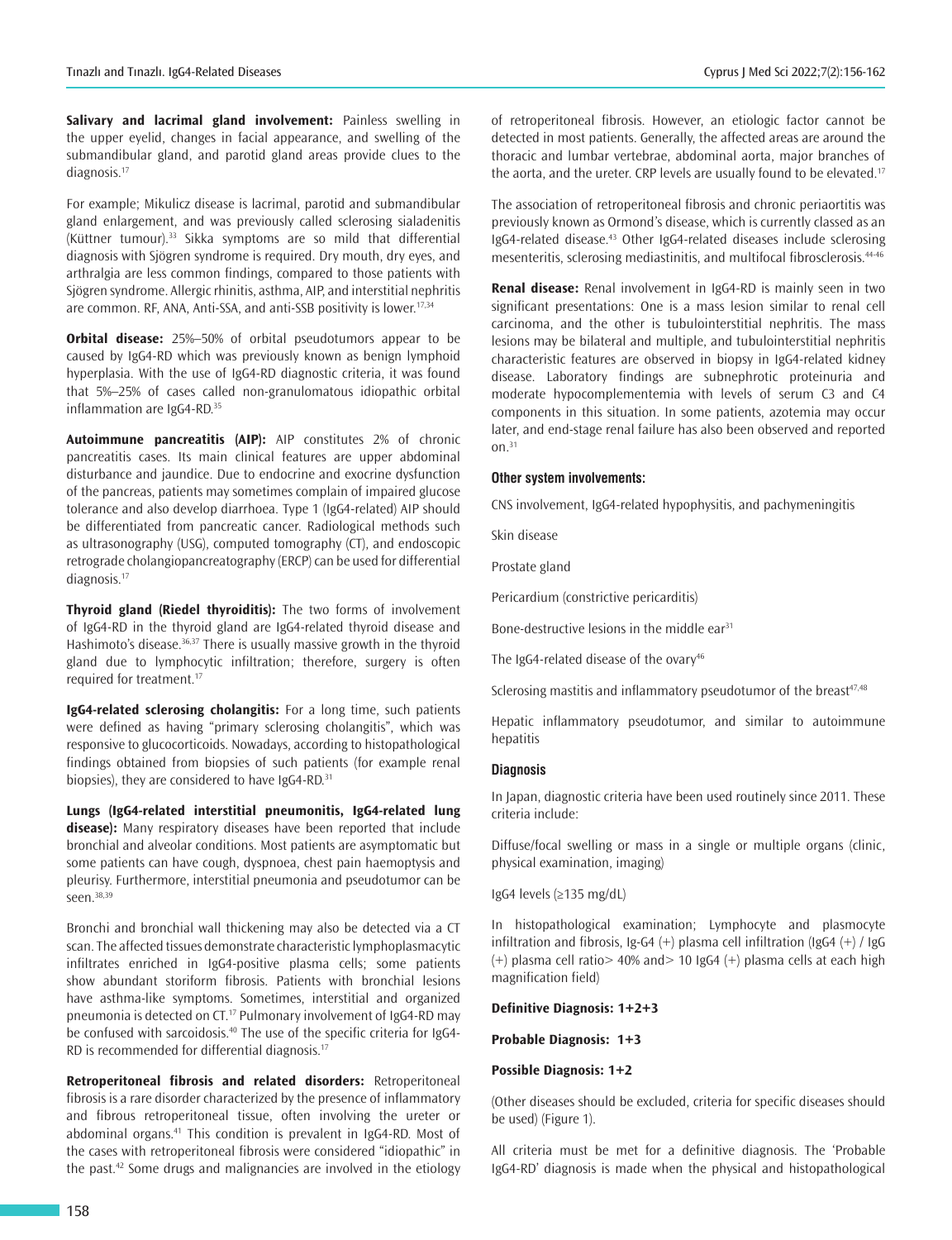criteria are met but the serological criteria are not met. In cases where serological and physical criteria are met but histopathological criteria are not met, a "possible IgG4-RD" diagnosis is made. Moreover, another important consideration is the exclusion of malignancy in the diagnosis of IgG4-RD.<sup>17</sup>

#### **Diagnostic Studies**

**Serum IgG4 concentration:** Serum IgG4 levels of most IgG4-RD diagnosed patients are high. However, serum IgG4 concentration is found to be normal in approximately 30% of patients despite the classic pathological findings of IgG4-RD. Monitoring IgG4 concentrations during treatment is not appropriate for the disease activity. As IgG4 concentrations are high at the baseline, in most patients, corticosteroid may decrease IgG4 concentration during treatment and it may even reach normal levels. Each patient should be evaluated individually for their follow-up and treatment.<sup>31</sup>

**Other laboratory findings:** Only a small number of patients may show mild high C-reactive protein (CRP) and erythrocyte sedimentation rates (ESR). In most cases, acute phase reactants are normal. Mild to moderate peripheral eosinophilia is frequent in IgG4-RD patients, being at a rate of approximately 20%. Also, mild hypocomplementemia can be detected in IgG4-RD, which is mainly the third and fourth components of the complement. IgG4-RD with tubulointerstitial nephritis may also have subnephrotic proteinuria.<sup>31</sup>

**Imaging studies:** A computed tomography (CT) scan of the chest, abdomen, and pelvis is generally preferred for the diagnosis of IgG4- RD, due to the numerous subclinical diseases and the lack of specific laboratory findings. CT scans are useful in the major conditions of pulmonary, pancreatic, and renal disease of IgG4-RD.<sup>31</sup>

Additional imaging studies may be required in some patients, particularly if orbital involvement is suspected. Typical imaging features on magnetic resonance imaging (MRI), CT or PET scans involve organs wrapped by inflammatory and fibrous tissue, and diffuse or focal organ infiltration.<sup>46</sup>

The algorithm for IgG4-RD diagnosis is shown in Figure 1.

#### **Differential Diagnosis**

Many diseases are included in the differential diagnosis of IgG4-RD. The diagnosis depends on the patient's clinic and the place of the affected organ or tissue. Firstly, it should be distinguished from other rheumatologic, oncologic, or infectious diseases.17,30 In Table 1, the differential diagnosis of IgG4-RD is shown (Table 1).<sup>30</sup>

#### **Treatment**

The optimal treatment for IgG4-RD is unknown. The general approach is to manage the follow-up and treatment of the disease based on the



**Figure 1.** Diagnostic approach algorithm. HPF: high-power field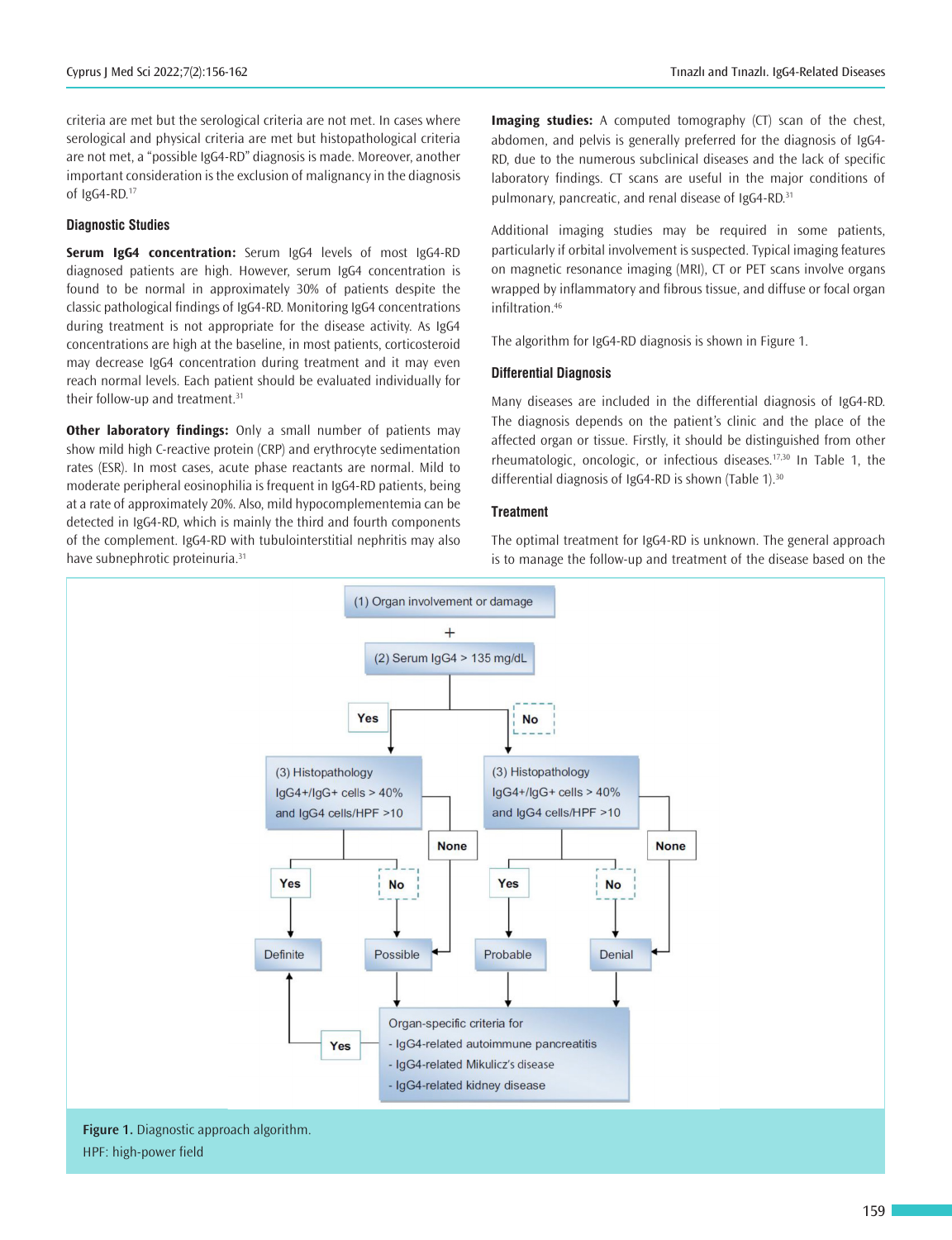dysfunction status of the involved organ and the case studies in the literature.

Treatment is usually started with 0.6 mg/kg/day prednisolone. This dose is continued for 2–4 weeks, followed by a 10% reduction in the dose every two weeks.17,29 While it is not known whether maintenance therapy is required after remission, it is recommended to continue the prednisolone treatment at a dose of 5–10 mg/day due to high recurrence rates.<sup>17</sup> Some patient with IgG4-RD, whose disease cannot be controlled with steroid monotherapy, require glucocorticoids and other immunosuppressive agents (e.g. methotrexate, azathioprine, mycophenolate mofetil). B cell depletion with rituximab appears to be successful due to the long-term toxic effects of steroid therapy or in cases of resistance to conventional therapies or in patients with relapse. There are no randomized studies regarding the effects of rituximab. However, since rituximab provides a rapid decrease in blood plasmablast concentrations, it appears to be a useful approach for those patients with recurrent or refractory disease. $24,29$ 

### **Prognosis**

Until recently, the natural course of IgG4-RD was not precisely defined. Organ dysfunction often improves with treatment. Primary unresponsiveness to glucocorticoid therapy is extremely rare in IgG4-RD patients. Therefore, the prognosis is particularly good with treatment, but relapse rates are quite high.<sup>13,17</sup> Problems causing morbidity and even mortality can be observed in many untreated patients that have retroperitoneal fibrosis, aortic aneurysms, portal hypertension and cirrhosis, diabetes mellitus, and kidney diseases.<sup>46</sup> For this reason, systemic and long-term follow-up is particularly needed in patients with IgG4-RD.

**Complications:** IgG4-RD can cause severe organ failure and tissue damage if early diagnosis and appropriate evaluation are not performed. However, most patients show a subacute course. Some patients may become fulminant from the onset of the disease for several weeks. Destructive bone lesions similar to Wegener's granulomatosis may occur in the sinuses, middle ear spaces, and head in some patients with IgG4- RD. Untreated cholangitis may progress to fulminant hepatic failure within months. Aortitis and periaortitis due to IgG4-RD can cause aorta

| Table 1. The differential diagnosis of IgG4-related disease            |
|------------------------------------------------------------------------|
| Systemic autoimmune conditions and vasculitis                          |
| Sjögren syndrome                                                       |
| Granulomatosis with polyangiitis (Wegener granulomatosis)              |
| Eosinophilic granulomatosis with polyangiitis (Churg-Strauss syndrome) |
| Giant cell arteritis                                                   |
| Takayasu arteritis                                                     |
| <b>Granulomatous disorders</b>                                         |
| Sarcoidosis                                                            |
| Fungal infections (histoplasmosis, blastomycosis, coccidioidomycosis)  |
| <b>Malignancies</b>                                                    |
| Lymphoma, particularly MALT lymphoma                                   |
| Multicentric Castleman disease                                         |
| Adenocarcinoma of the pancreas                                         |
| Renal cell carcinoma                                                   |
| Bronchoalveolar carcinoma of the lung                                  |
| MALT: mucosa associated lymphoid tissue.                               |

aneurysms and dissections. When IgG4-RD tubulointerstitial nephritis occurs, renal functions are impaired, and even end-stage renal failure may develop.29,30 Consequently, early diagnosis, appropriate evaluation, and optimal treatment modalities should be implemented. Patients should be monitored closely, and awareness about their relapse management should be kept in mind.

**Risk of malignancy:** There are some studies showing that the risk of malignancy increases within a few years after patients are diagnosed with IgG4-RD, but other studies have found it to be unrelated.<sup>47</sup> In a study conducted on 158 patients in Japan between 1992 and 2012, it was found that the risk of malignancy was slightly increased in 109 patients with type 1 autoimmune pancreatitis. The most common malignancies were as follows: the lung, colon, prostate, stomach, and pancreas (the total number of malignancies was 34).<sup>48</sup>

Several cancer cases have also been reported in case reports including salivary duct carcinoma, pancreatic cancer, small cell and adenocarcinoma of the lung and gastrointestinal clear cell sarcoma.<sup>11</sup>

# **CONCLUSION**

In the future, studies are needed to better explain the risk of malignancy in patients with IgG4-RD.

# **MAIN POINTS**

- IgG4-RD is a chronic inflammatory disorder that shows various organ involvement.
- Serum IgG4 levels may be high in the disease and show specific histopathological features.
- There is an increase in T helper-2 and Treg-associated cytokines in IgG4-RD.
- It is essential to assess systemic organ deficiencies at diagnosis and during the follow-up of the disease and to screen for underlying malignant diseases.
- Glucocorticoids are highly effective in treatment; nevertheless, it is quite common to discontinue treatment due to relapses after reduction or side effects.<sup>17</sup>

## **ETHICS**

**Peer-review:** Externally peer-reviewed.

#### **Authorship Contributions**

Concept: M.T., R.T., Design: M.T., R.T., Data Collection and/or Processing: M.T., R.T., Literature Search: M.T., R.T., Writing: M.T., R.T.

## **DISCLOSURES**

**Conflict of Interest:** No conflict of interest was declared by the authors.

**Financial Disclosure:** The authors declared that this study had received no financial support.

## **REFERENCES**

1. Stone JH, Zen Y, Deshpande V. IgG4-related disease. N Engl J Med. 2012; 366(6): 539-51.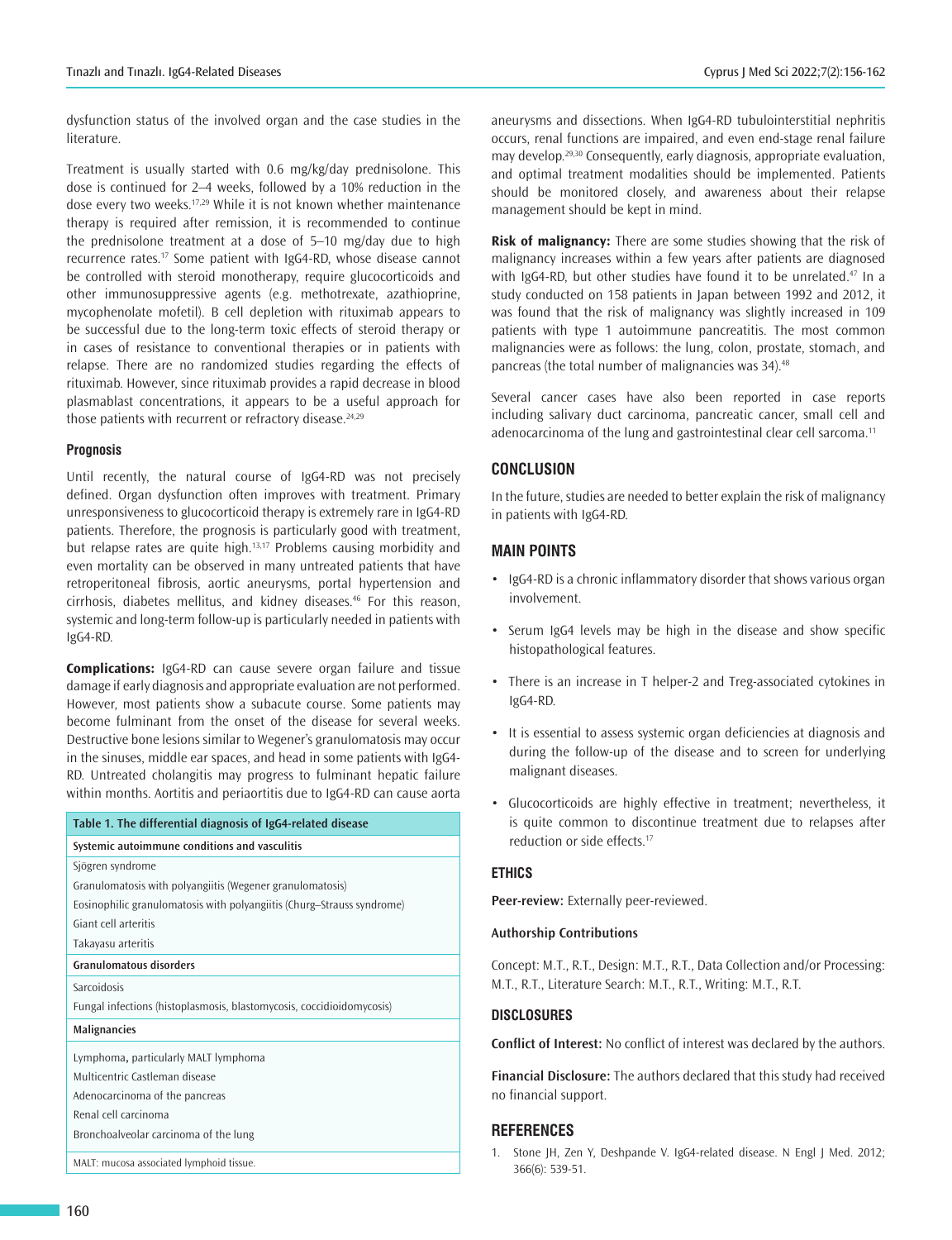- 2. Kamisawa T, Zen Y, Pillai S, Stone JH. IgG4-related disease. Lancet. 2015; 385(9976): 1460-71.
- 3. Mahajan VS, Mattoo H, Deshpande V, Pillai SS, Stone JH. IgG4-related disease. Annu Rev Pathol. 2014; 9: 315-47.
- 4. Stone JH, Khosroshahi A, Deshpande V, Chan JKC, Heatcote JG, Aalberse R, et al. Recommendations for the nomenclature of IgG4-related disease and its individual organ system manifestations. Arthritis Rheum. 2012; 64(10): 3061-7.
- 5. Umehara H, Okazaki K, Masaki Y, Kawano M, Yamamoto M, Saeki T, et al. A novel clinical entity, IgG4-related disease (IgG4RD): general concept and details. Mod Rheumatol. 2012;22(1):1-14.
- 6. Erden A, Kılıç L. Romatoloji Vaka Derlemeleri-V Romatoloji Vaka Eğitim Grubu (ROVAG). Servet Akar (Ed). Türkiye Romatoloji Derneği Yayınları; Mart 2015.p.265.
- 7. Uchida K, Masamune A, Shimosegawa T, Okazaki K. Prevalence of IgG4- Related Disease in Japan Based on Nationwide Survey in 2009. Int J Rheumatol. 2012; 2012: 358371.
- 8. Khosroshahi A, Stone JH. A clinicaloverview of IgG4-related systemicdisease. Curr Opin Rheumatol. 2011; 23: 57.
- 9. Wallace ZS, Deshpande V, Mattoo H, Mahajan VS, Kulikova M, Pillai S, et al. IgG4-related disease: clinical and laboratory features in one hundred twenty-five patients. Arthritis Rheumatol. 2015; 67(9): 2466-75.
- 10. Della-Torre E, Lanzillotta M, Doglioni C. Immunology of IgG4-related disease. Clin Exp Immunol. 2015; 181(2): 191-206.
- 11. Cheuk W, Chan JK. IgG4-related sclerosing disease: a critical appraisal of an evolving clinicopathologic entity. Adv Anat Pathol. 2010; 17(5): 303-32.
- 12. Ota M, Katsuyama Y, Hamano H, Umemura T, Kimura A, Yoshizawa K, et al. Two critical genes (HLA-DRB1 and ABCF1)in the HLA region are associated with the susceptibility to autoimmune pancreatitis. Immunogenetics. 2007; 59(1): 45-52.
- 13. Okazaki K, Uchida K, Ohana M, Nakase H, Uose S, Inai M, et al. Autoimmunerelated pancreatitis is associated with autoantibodies and a Th1/Th2-type cellular immune response. Gastroenterology. 2000; 118(3): 573-81.
- 14. Fragoulis GE, Moutsopoulos HM. IgG4 syndrome: old disease, new perspective. J Rheumatol. 2010; 37(7): 1369-70.
- 15. Kanno A, Nishimori I, Masamune A, Kikuta K, Hirota M, Kuriyama S, et al. Nationwide epidemiological survey of autoimmune pancreatitis in Japan. Pancreas. 2012; 41(6): 835-9.
- 16. Zen Y, Nakanuma Y. Pathogenesis of IgG4-related disease. Curr Opin Rheumatol. 2011; 23(1): 114-8.
- 17. Öksüz MF, Pehlivan Y. IgG4 ilişkili Hastalık. RomatolojiVakaDerlemeleri- IV (ROVAG). Ömer Nuri Pamuk (Ed). TürkiyeRomatolojiDerneğiYayınları Mart 2014; p.139-43.
- 18. AalberseRC, Stapel SO, Schuurman J, Rispens T. Immunoglobulin G4: an oddantibody. Clin Exp Allergy. 2009; 39: 469.
- 19. Masaki Y, Dong L, Kurose N, Kitagawa K, Morikawa Y, Yamamoto M, et al. Proposal for a new clinical entity, IgG4-positive multiorgan lymphoproliferative syndrome: analysis of 64 cases of IgG4-related disorders. Ann Rheum Dis. 2009; 68(8): 1310-5.
- 20. Miyoshi H, Uchida K, Taniguchi T, Yazumi S, Matsushita M, Takaoka M, et al. Circulating naïve and CD4+CD25high regulatory T cells in patients with autoimmune pancreatitis. Pancreas. 2008; 36(2): 133-40.
- 21. Björnsson E. Immunoglobulin G4-associated cholangitis. Curr Opin Gastroenterol. 2008; 24(3): 389-94.
- 22. Maehara T, Mattoo H, Ohta M, Mahajan VS, Moriyama M, Yamauchi M, et al. Lesional CD4+ IFN-γ+ cytotoxic T lymphocytesin IgG4-reated dacryoadenitis and sialodenitis. Ann Rheum Dis. 2016; 76(2): 377-85.
- 23. Mattoo H, Mahajan VS, Della-Torre E, Sekigami Y, Carruthers M, Wallace ZS, et al. De novo oligoclonal expansions of circulating plasmablasts in active and relapsing IgG4-related disease. J Allergy Clin Immunol. 2014; 134(3): 679-87.
- 24. Mattoo H, Mahajan VS, Maehara T, Deshpande V, Della-Torre E, Wallace ZS, et al. Clonal expansion of CD4 cytotoxic T lmphocytes in patients with IgGrelated disease. J Allergy Clin Immunol. 2016; 138(3): 825-38.
- 25. Takahashi H, Yamamoto M, Suzuki C, Naishiro Y, Shinomura Y, Imai K. The birthday of a new syndrome: IgG4-related diseases constitute a clinical entity. Autoimmun Rev 2010; 9(9): 591-4.
- 26. Okazaki K, Uchida K, Koyabu M, Miyoshi H, Takaoka M. Recent advances in the concept and diagnosis of autoimmune pancreatitis and IgG4-related disease. J Gastroenterol. 2011; 46(3): 277-88.
- 27. Sah RP, Chari ST, Pannala R, Sugumar A, Clain JE, Levy MJ, et al. Differences in clinical profile and relapse rate of type 1 versus type 2 autoimmune pancreatitis. Gastroenterology. 2010; 139(1): 140-8; quiz e12-3.
- 28. Cheuk W, Chan JK. IgG4-related sclerosing disease: a critical appraisal of an evolving clinicopathologic entity. Adv Anat Pathol. 2010; 17(5): 303-32.
- 29. Brito-Zerón P, Ramos-Casals M, Bosch X, Stone JH. The clinical spectrum of IgG4-related disease. Autoimmun Rev. 2014; 13(12): 1203-10
- 30. Stone JH. IgG4-Related Disease Current Diagnosis & Treatment Rheumatology 3rd Edition. Imboden JB, Hellman D, Stone JH (Eds). 2013;p.546-8.
- 31. Hamano H, Arakura N, Muraki T, Ozaki Y, Kiyosawa K, Kawa S. Prevalence and distribution of extrapancreatic lesions complicating autoimmune pancreatitis. J Gastroenterol. 2006; 41(12): 1197-205.
- 32. Geyer JT, Deshpande V. IgG4-associated sialadenitis. Curr Opin Rheumatol. 2011; 23(1): 95-101.
- 33. Morgan WS. The probable systemic nature of Mikulicz's disease and its relation to Sjögren's syndrome. N Engl J Med. 1954; 251(1): 5-10.
- 34. Andrew NH, Sladden N, Kearney DJ, Selva D. An analysis of IgG4-related disease (IgG4-RD) among idiopathic orbital inflammations and benign lymphoid hyperplasias using two consensus-based diagnostic criteria for IgG4-RD. Br J Ophthalmol. 2015; 99(3): 376-81.
- 35. Li Y, Nishihara E, Kakudo K. Hashimoto's thyroiditis: old concepts and new insights. Curr Opin Rheumatol. 2011; 23(1): 102-7.
- 36. Li Y, Nishihara E, Hirokawa M, Taniguchi E, Miyauchi A, Kakudo K. Distinct clinical, serological, and sonographic characteristics of hashimoto's thyroiditis based with and without IgG4-positive plasma cells. J Clin Endocrinol Metab. 2010; 95(3): 1309-17.
- 37. Taniguchi T, Ko M, Seko S, Nishida O, Kobayashi H, Saiga T, et al. Interstitial pneumonia associated with autoimmune pancreatitis. Gut. 2004; 53(5): 770-1.
- 38. Zen Y, Kitagawa S, Minato H, Kurumaya H, Katayanagi K, Masuda S, et al. IgG4-positive plasma cells in inflammatory pseudotumor (plasma cell granuloma) of the lung. Hum Pathol. 2005; 36(7): 710-7.
- 39. Inoue D, Zen Y, Abo H, Gabata T, Demachi H, Kobayashi T, et al. Immunoglobulin G4-related lung disease: CT findings with pathologiccorrelations. Radiology. 2009; 251(1):260-70.
- 40. Tsushima K, Yokoyama T, Kawa S, Hamano H, Tanabe T, Koizumi T, et al. Elevated IgG4 levels in patients demonstrating sarcoidosis-like radiologic findings. Medicine (Baltimore). 2011; 90(3):194-200.
- 41. Chen TS, Montgomery EA. Are tumefactive lesions classified as sclerosing mesenteritis a subset of IgG4-related sclerosing disorders? J Clin Pathol. 2008; 61: 1093.
- 42. Taniguchi T, Kobayashi H, Fukui S, Ogura K, Saiga T, Okamoto M. A case of multifocal fibrosclerosis involving posterior mediastinal fibrosis,